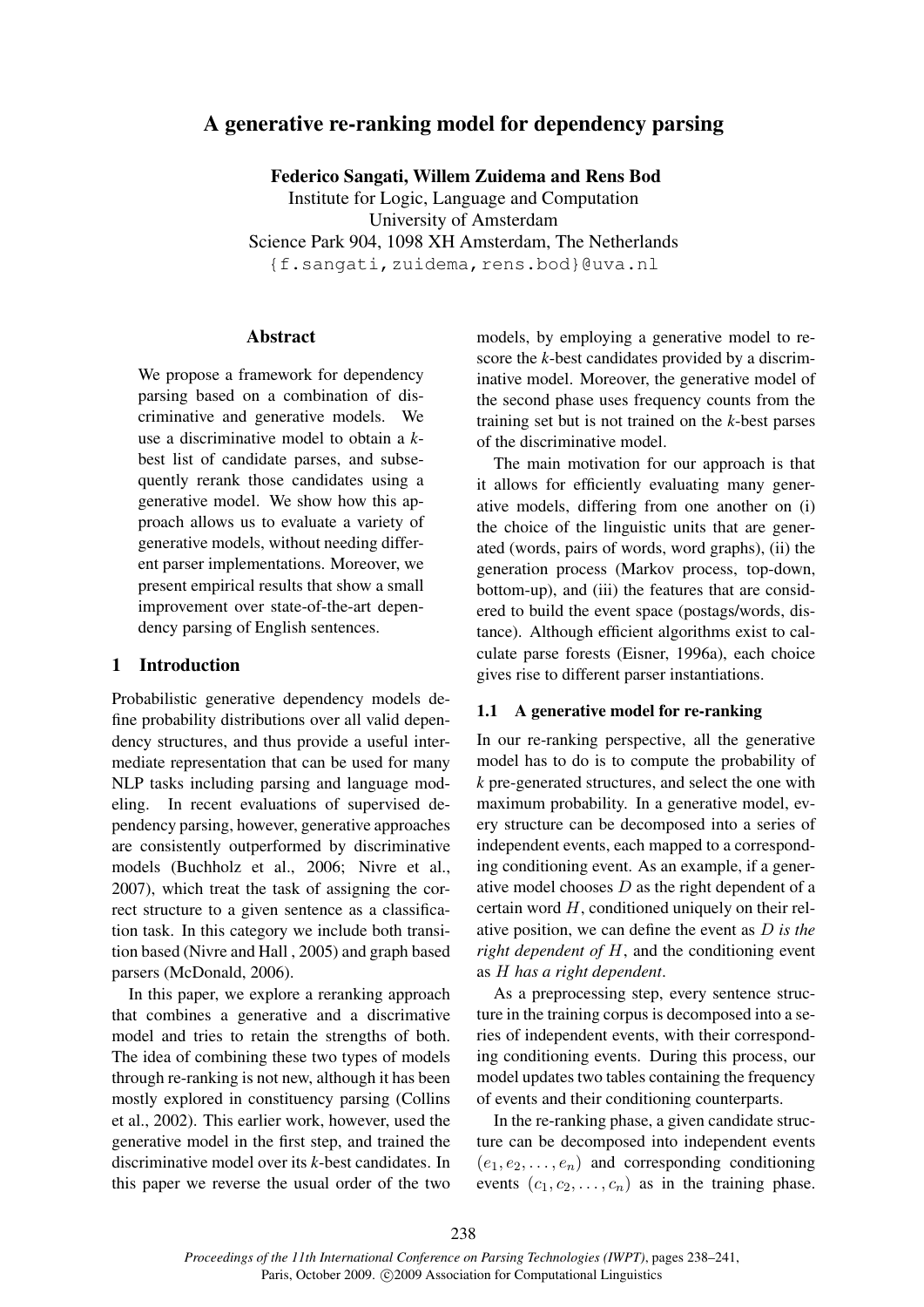The probability of the structure can then be calculated as

$$
\prod_{i=1}^{n} \frac{f(e_i)}{f(c_i)}\tag{1}
$$

where  $f(x)$  returns the frequency of x previously stored in the tables.

It is important to stress the point that the only specificity each generative model introduces is in the way sentence structures are decomposed into events; provided a generic representation for the (conditioning) event space, both training phase and probability calculation of candidate structures can be implemented independently from the specific generative model, through the implementation of generic tables of (conditioning) events.

In this way the probabilities of candidate structures are exact probabilities, and do not suffer from possible approximation techniques that parsers often utilize (i.e., pruning). On the other hand the most probable parse is selected from the set of the *k* candidates generated by the discriminative model, and it will equal with the most probable parse among all possible structures, only for sufficiently high *k*.

#### 2 MST discriminative model

In order to generate a set of k-candidate structures for every test sentence, we use a state-ofthe-art discriminative model (McDonald, 2006). This model treats every dependency structure as a set of word-dependent relations, each described by a high dimensional feature representation. For instance, if in a certain sentence word  $i$  is the head of word j,  $\mathbf{v}(i, j)$  is the vector describing all the features of such relation (i.e., labels of the two words, their postag, and other information including words in between them, and ancestral nodes). During the training phase the model learns a weight vector w which is then used to find the best dependency structure  $y$  for a given test sentence  $x$ . The score that needs to be maximized is defined as  $\sum_{(i,j)\in y} \mathbf{w} \cdot \mathbf{v}(i, j)$ , and the best candidate is called the maximum spanning tree (MST).

Assuming we have the weight vector and we only consider projective dependency structures, the search space can be efficiently computed by using a dynamic algorithm on a compact representation of the parse forest (Eisner, 1996a). The training phase is more complex; for details we refer to (McDonald, 2006). Roughly, the model employs a large-margin classifier which iterates over the structures of the training corpus, and updates the weight vector w trying to keep the score of the correct structure above the scores of the incorrect ones by an amount which is proportional to how much they differ in accuracy.

## 3 Generative model

#### 3.1 Eisner model

As a generative framework we have chosen to use a variation of model C in (Eisner, 1996a). In this approach nodes are generated recursively in a top-down manner starting from the special symbol *EOS* (end of sentence). At any given node, left and right children are generated as two separate Markov sequences of nodes<sup>1</sup>, each conditioned on ancestral and sibling information (which, for now, we will simply refer to as *context*).

One of the relevant variations with respect to the original model is that in our version the direction of the Markov chain sequence is strictly left to right, instead of the usual inside outwards.

More formally, given a dependency structure  $T$ , and any of its node  $N$ , the probability of generating the fragment  $T(N)$  of the dependency structure rooted in  $N$  is defined as:

$$
P(T(N)) = \prod_{l=1}^{L} P(N_{\lhd l}) | context) \cdot P(T(N_{\lhd l}))
$$

$$
\times \prod_{r=1}^{R} P(N_{\lhd r}) | context) \cdot P(T(N_{\lhd r})) \quad (2)
$$

where  $L$  and  $R$  are the number of left and right children of N in T  $(L, R > 0)$ ,  $N_{\lhd}$  is the left daughter of  $N$  at position  $l$  in  $T$  (analogously for right daughters). The probability of the entire dependency structure T is computed as  $P(T(EOS))$ .

In order to illustrate how a dependency structure can be decomposed into events, we present in table 1 the list of events and the corresponding conditioning events extracted from the dependency structure illustrated in figure 1. In this simple example, each node is identified with its word, and the context is composed of the direction with respect to the head node, the head node, and the previously chosen daughter (or *NONE* if it is the first). While during the training phase the event tables are updated with these events, in the test phase they are looked-up to compute the structure probability, as in equation 1.

<sup>1</sup>Every sequence ends with the special symbol *EOC*.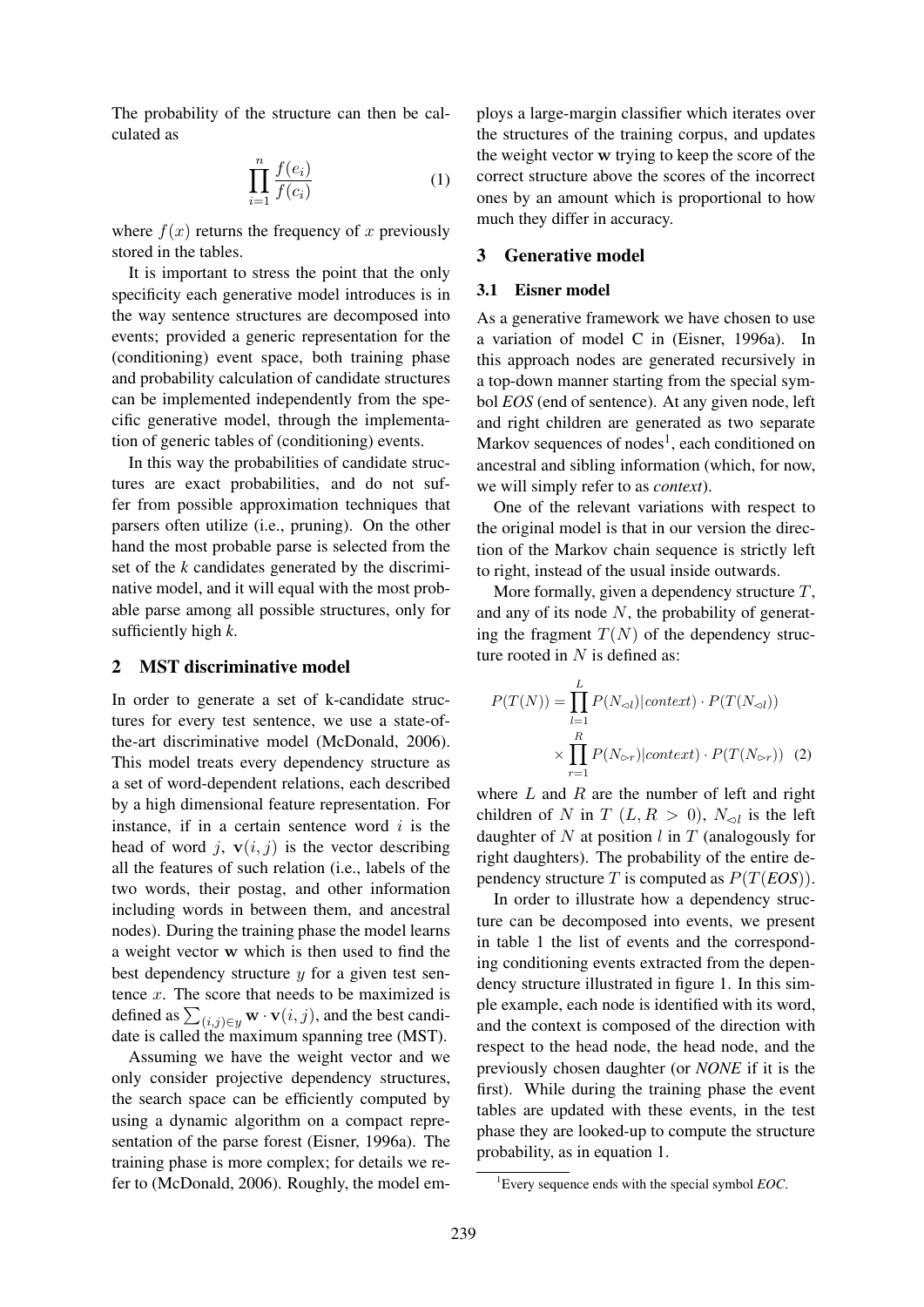

Figure 1: Dependency tree of the sentence *"Obama won the presidential election"*.

### 3.2 Model extension

In equation 2 we have generically defined the probability of choosing a daughter D based on specific features associated with D and the context in which it occurs. In our implementation, this probability is instantiated as in equation 3. The specific features associated with  $D$  are: the distance<sup>2</sup> dist(H, D) between D and its head H, the flag  $term(D)$  which specifies whether D has more dependents, and the lexical and postag representation of D. The context in which D occurs is defined by features of the head node  $H$ , the previously chosen sister  $S$ , the grandparent  $G$ , and the direction dir (left or right).

Equation 3 is factorized in four terms, each employing an appropriate backoff reduction list reported in descending priority<sup>3</sup>.



<sup>2</sup>In our implementation distance values are grouped in 4 categories:  $1, 2, 3 - 6, 7 - \infty$ .

<sup>4</sup>The counts are extracted from a two-sentence corpus which also includes "Obama lost the election."

| Events                                | Freq.          | <b>Conditioning Events</b> | Freq.          |
|---------------------------------------|----------------|----------------------------|----------------|
| won L EOS NONE                        |                | <b>LEOS NONE</b>           | 2              |
| EOC L EOS won                         |                | L <i>EOS</i> won           |                |
| <b>EOC R EOS NONE</b>                 | 2              | R EOS NONE                 | 2              |
| Obama L won NONE                      |                | L won NONE                 |                |
| EOC L won Obama                       |                | L won Obama                |                |
| election R won <i>NONE</i>            |                | R won <i>NONE</i>          |                |
| $EOC$ R won election                  |                | R won election             |                |
| EOC L Obama NONE                      | 2              | L Obama NONE               | っ              |
| EOC R Obama NONE                      | $\mathfrak{D}$ | R Obama NONE               | $\mathfrak{D}$ |
| the L election NONE                   | $\mathfrak{D}$ | L election <i>NONE</i>     | $\mathfrak{D}$ |
| presidential L election the           | 1              | L election the             | 2              |
| <b>EOC</b> L election presidential    | 1              | L election presidential    | 1              |
| <b>EOC R</b> election NONE            | $\mathfrak{D}$ | R election NONE            | $\overline{c}$ |
| EOC L the NONE                        | 2              | L the <i>NONE</i>          | 2              |
| EOC R the NONE                        | 2              | R the <i>NONE</i>          | 2              |
| <b>EOC</b> L presidential <i>NONE</i> | 1              | L presidential NONE        | 1              |
| <b>EOC</b> R presidential <i>NONE</i> |                | R presidential NONE        |                |

Table 1: Events occurring when generating the dependency structure in figure 1, for the event space (dependent | direction, head, sister). According to the reported frequency counts<sup>4</sup>, the structure has a associated probability of 1/4.

## 4 Results

In our investigation, we have tested our model on the Wall Street Journal corpus (Marcus et al., 1993) with sentences up to 40 words in length, converted to dependency structures. Although several algorithms exist to perform such a conversion (Sangati and Zuidema, 2008), we have followed the scheme in (Collins, 1999). Section 2-21 was used as training, and section 22 as test set. The MST discriminative parser was provided with the correct postags of the words in the test set, and it was run in second-order<sup>5</sup> and projective mode. Results are reported in table 2, as unlabeled attachment score (UAS). The MST dependency parser obtains very high results when employed alone (92.58%), and generates a list of *k*-best-candidates which can potentially achieve much better results (an oracle would score above 95% when selecting from the first 5-best, and above 99% from the first 1000-best). The decrease in performance of the generative model, as the number of the candidate increases, suggests that its performance would be lower than a discriminative model if used alone. On the other hand, our generative model is able to select better candidates than the MST parser, when their number is limited to a few dozens, yielding a maximum accuracy for  $k = 7$  where it improves accuracy on the discriminative model by a 0.51% (around 7% error reduction).

 $3$ In the reduction lists,  $wt(N)$  stands for the string incorporating both the postag and the word of  $N$ , and  $t(N)$ stands for its postag. This second reduction is never applied to closed class words. All the notation and backoff parameters are identical to (Eisner, 1996b), and are not reported here for reasons of space.

<sup>&</sup>lt;sup>5</sup>The features of every dependency relation include information about the previously chosen sister of the dependent.